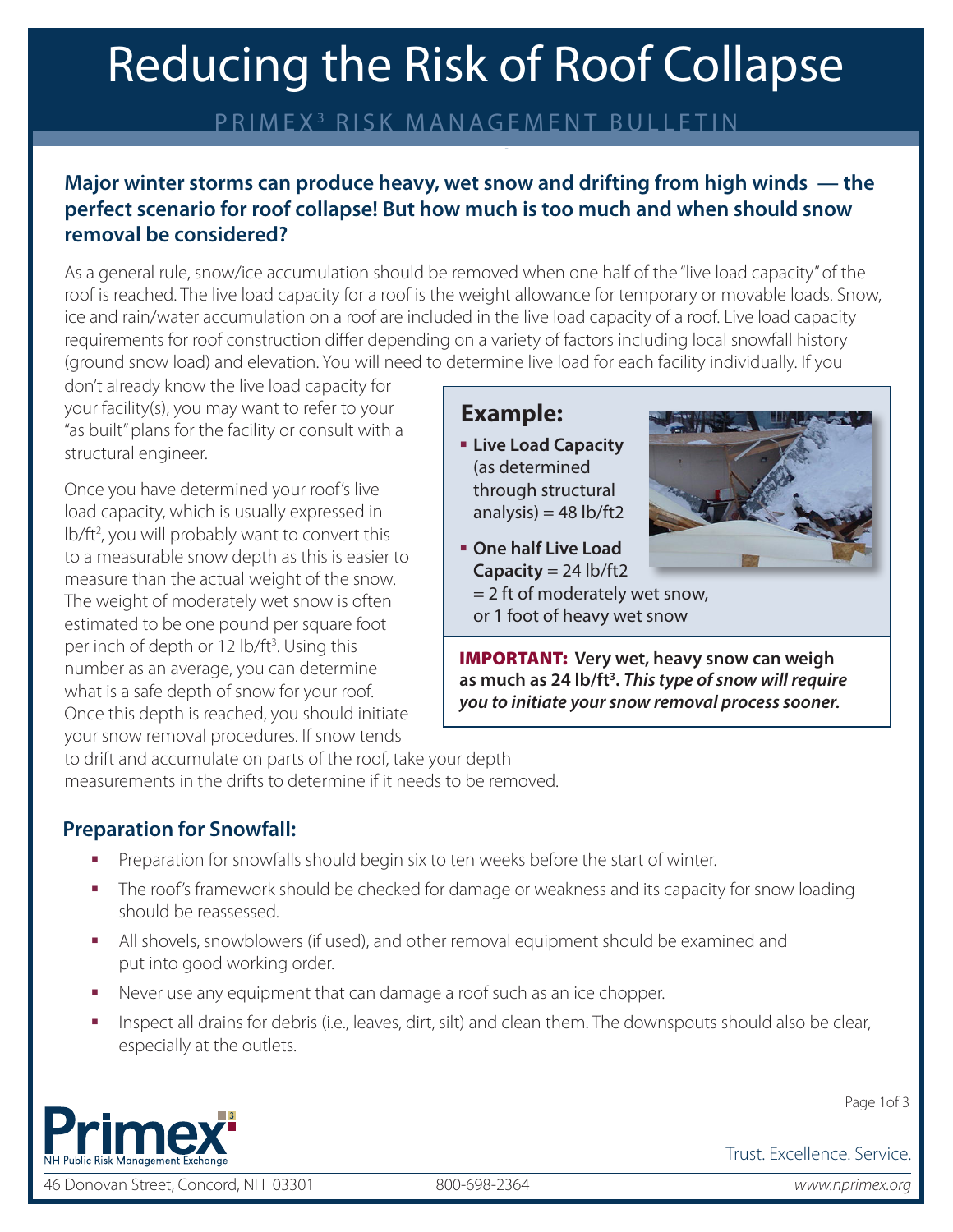# Reducing the Risk of Roof Collapse ( **continued)**

PRIMEX3 RISK MANAGEMENT BULLETIN

#### **Snow Removal Safety Guidelines:**

- § Provide safe access to the roof
- Plan safe means for lifting snow removal equipment onto the roof
- § Clearly mark roof edges and provide fall protection where there is a risk of falls
- **■** Ensure that employees wear proper clothing for cold weather, including proper footwear
- Never allow employees to work alone. Institute a buddy system to ensure everyone gets off the roof safely
- Care should be taken not to damage a roof during the snow removal process. Avoid removal within two inches of the roof membrane.

### **Types of construction and building features that are more susceptible to collapse:**

- Structures with large spans such as auditoriums, gymnasiums and garages
- § Unheated or intermittently heated structures
- § Slightly sloped or flat roofs
- § Roofs without drainage, poor drainage or poorly maintained drainage systems
- **•** Structures that have previously collapsed
- § Roofs that tend to collect drifting snow

### **Here are some additional things to look for to determine if your roof is at increased risk for collapse:**

- Roof leaked during the winter or started to leak last spring
- Ripples or bends in metal supports, or cracks in wooden members
- § "Popping" noises have been heard (this may indicate rivets have broken)
- Pooling of water on the roof where it has never accumulated before
- § Obvious deformations in the roof

Plan to have staff perform regular, periodic inspections of all roofs as well as roof supports during and after heavy snowfall.

Remember, your employees' safety is paramount. Never allow anyone to enter a building or go up on a roof that you suspect may be unsafe.



46 Donovan Street, Concord, NH 03301 800-698-2364 *www.nprimex.org*



Page 2 of 3

Trust. Excellence. Service.